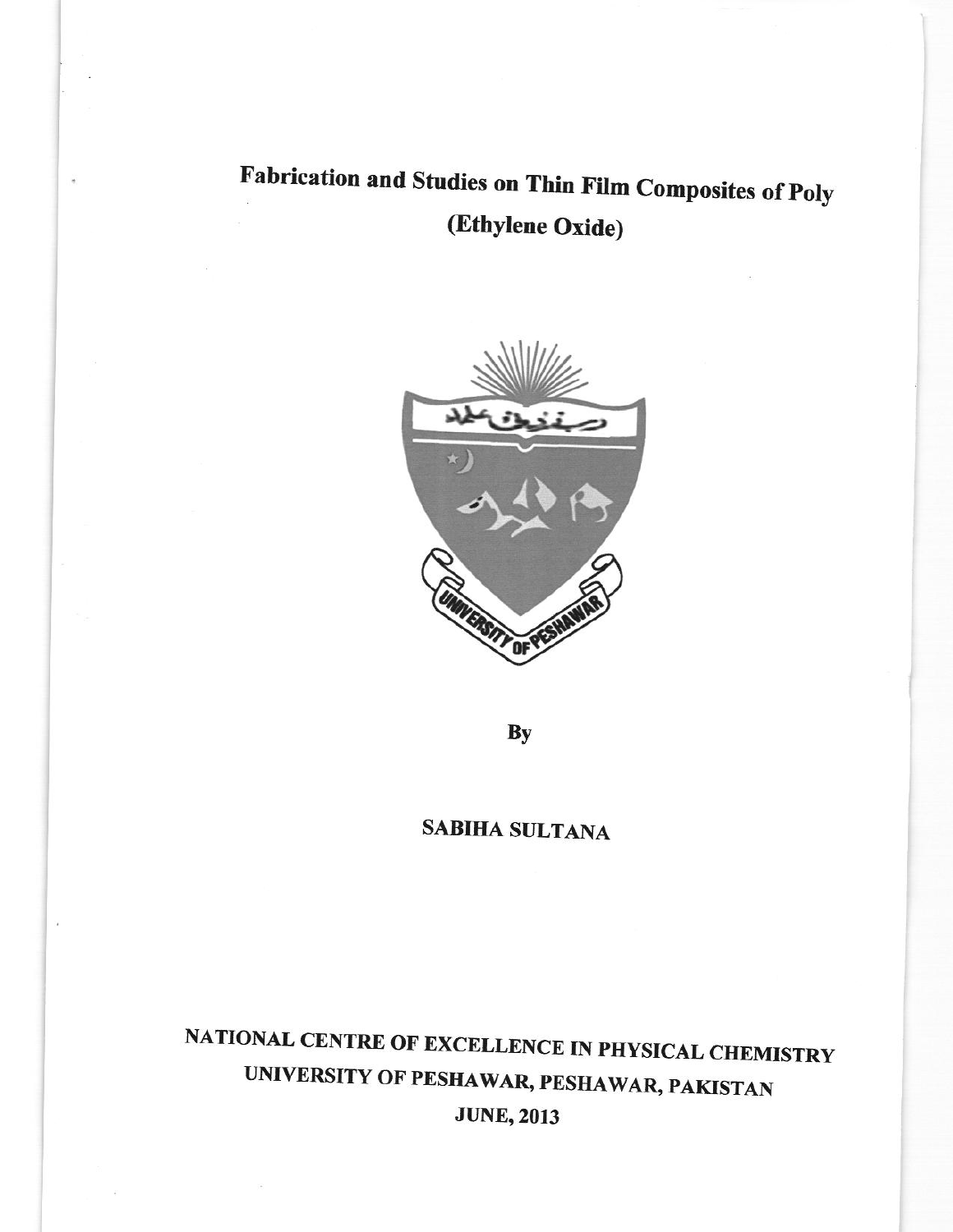#### Fabrication and Studies on Thin Film Composites of Poly

(Ethylene Oxide)



**By** 

Sabiha Sultana

A dissertation submitted in partial fulfillment of the requirement for the degree of **Doctor of Philosophy** in

**Physical Chemistry** 

#### NATIONAL CENTRE OF EXCELLENCE IN PHYSICAL CHEMISTRY UNIVERSITY OF PESHAWAR, PESHAWAR, PAKISTAN **JUNE, 2013**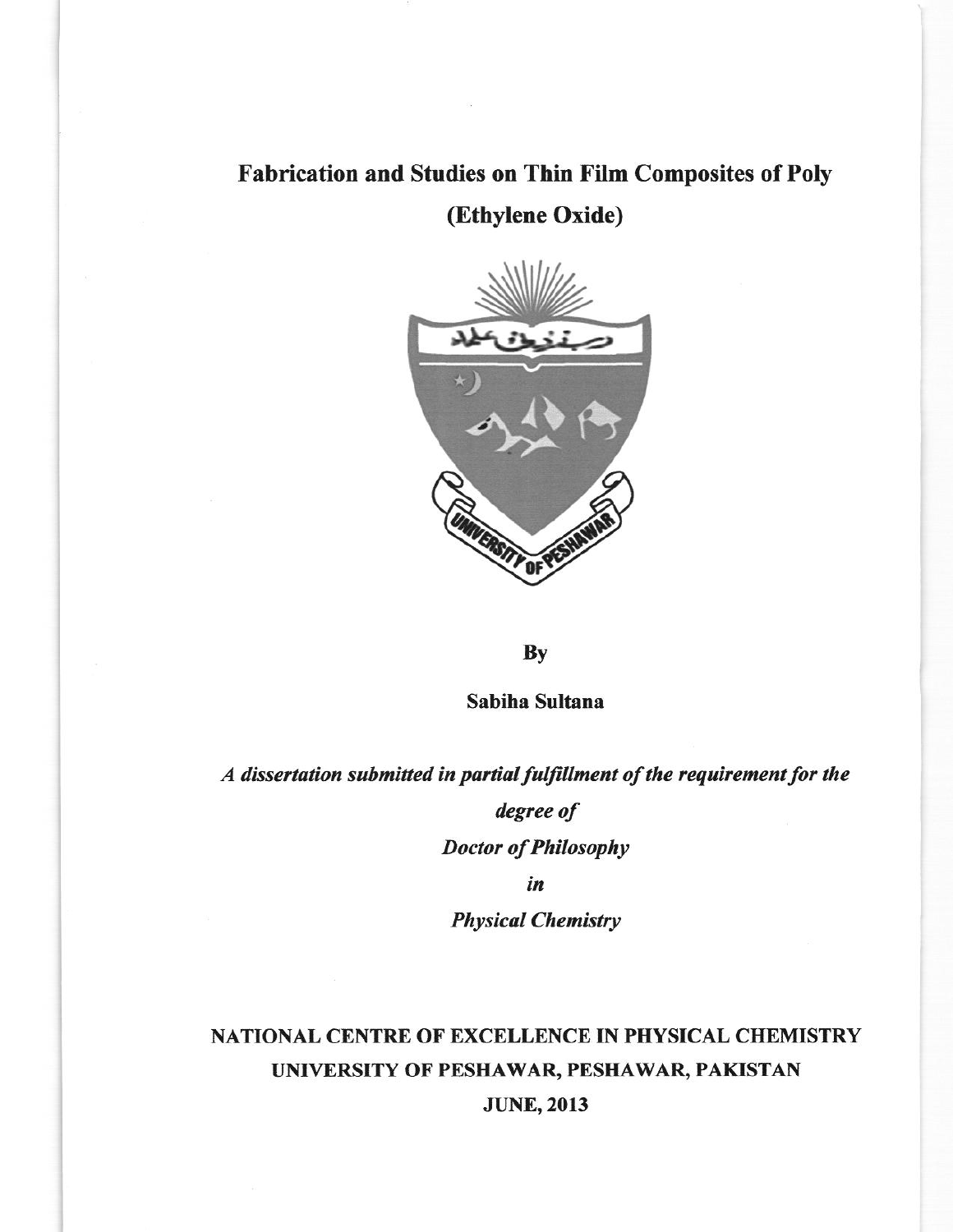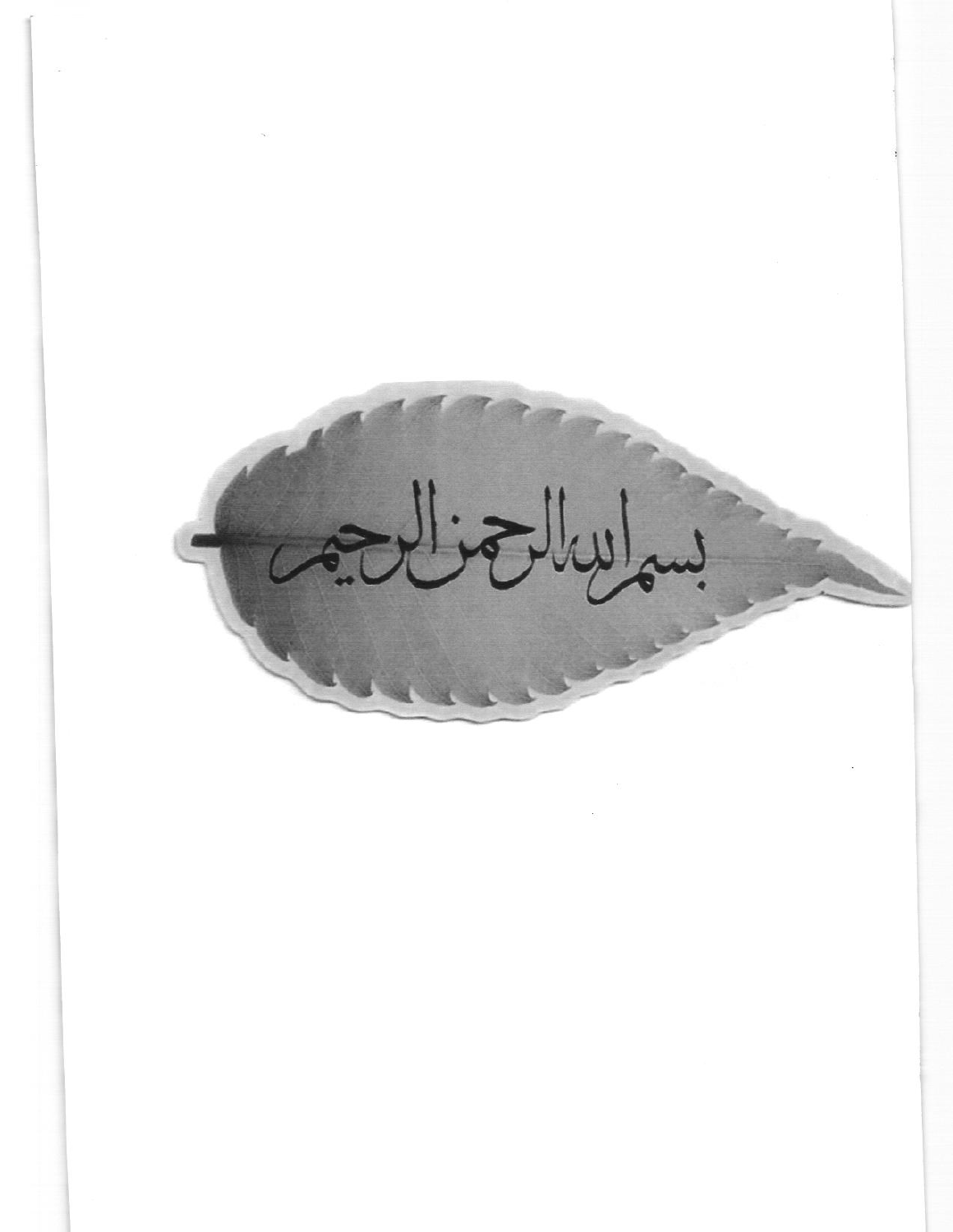## NATIONAL CENTRE OF EXCELLENCE IN PHYSICAL CHEMISTRY **UNIVERSITY OF PESHAWAR**

**June**, 2013

It is recommended that the dissertation prepared by Miss Sabiha Sultana entitled "Fabrication and Studies on Thin Film Composites of Poly (Ethylene Oxide)" be accepted as fulfilling this part of the requirement for the degree of Doctor of Philosophy in Physical Chemistry.

ile.

(Prof. Dr. Mohammad Saleem Khan) **Research Supervisor** 

(Prof. Dr. Hasan M. Khan **Director** 

#### **EXAMINATION SATISFACTORY COMMITTEE ON FINAL EXAMINATION**

mood Sum

**External Examiner** 

**Internal Examiner**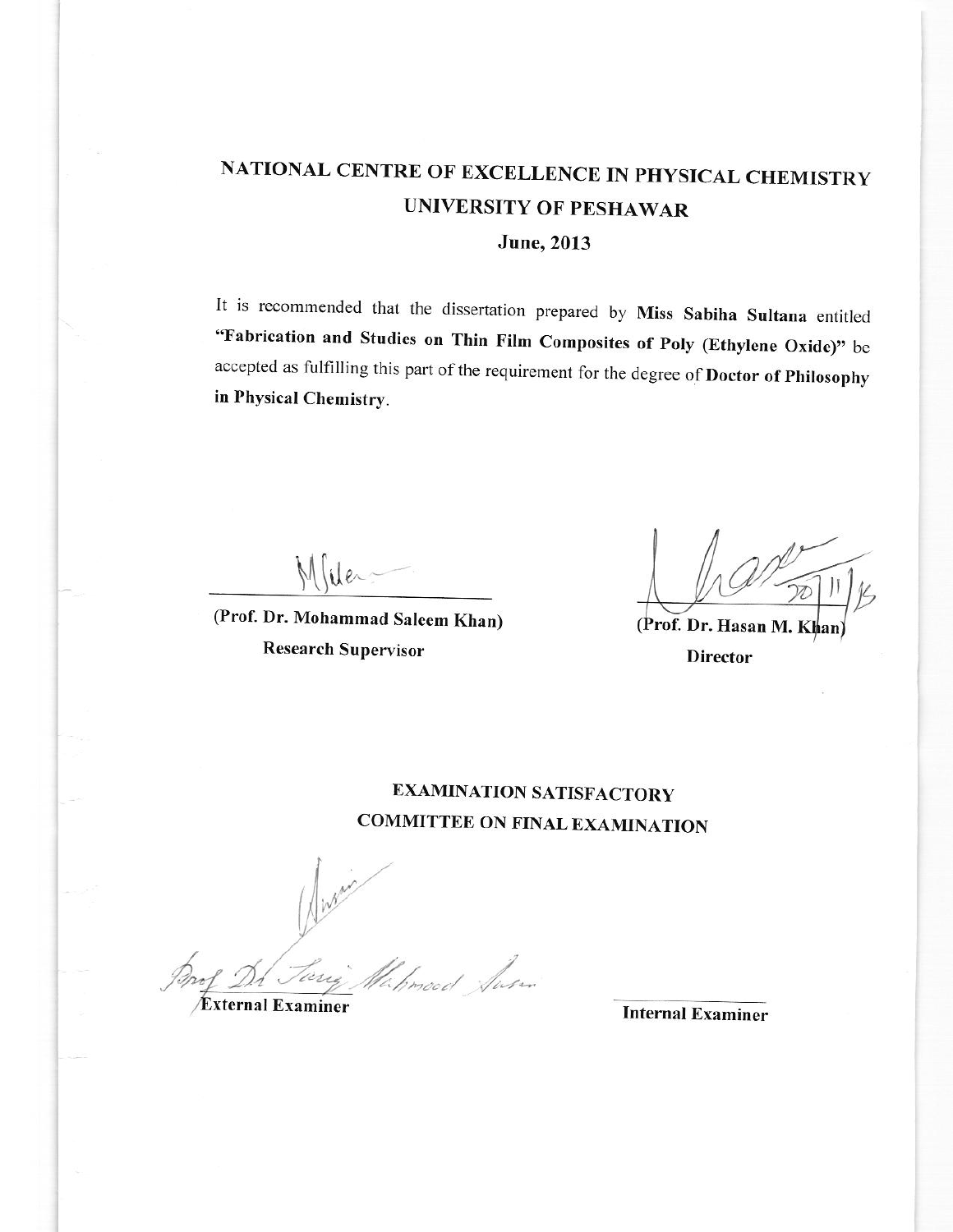# Dedications

#### **Dedicated To**

My Beloved Father,

**My Dearest Brothers** 

&

# In loving memory of my Mother and Grandmother who left us too soon.

There is no love, like a mother's love, no stronger bond on earth... like the precious bond that comes from God, to a mother, when she gives birth.

A mother's love is forever strong, never changing for all time... and when her children need her most, a mother's love will shine.

When her days on earth are over, a mother's love lives on... through many generations, with God's blessings on each one.

(Jill Lemming)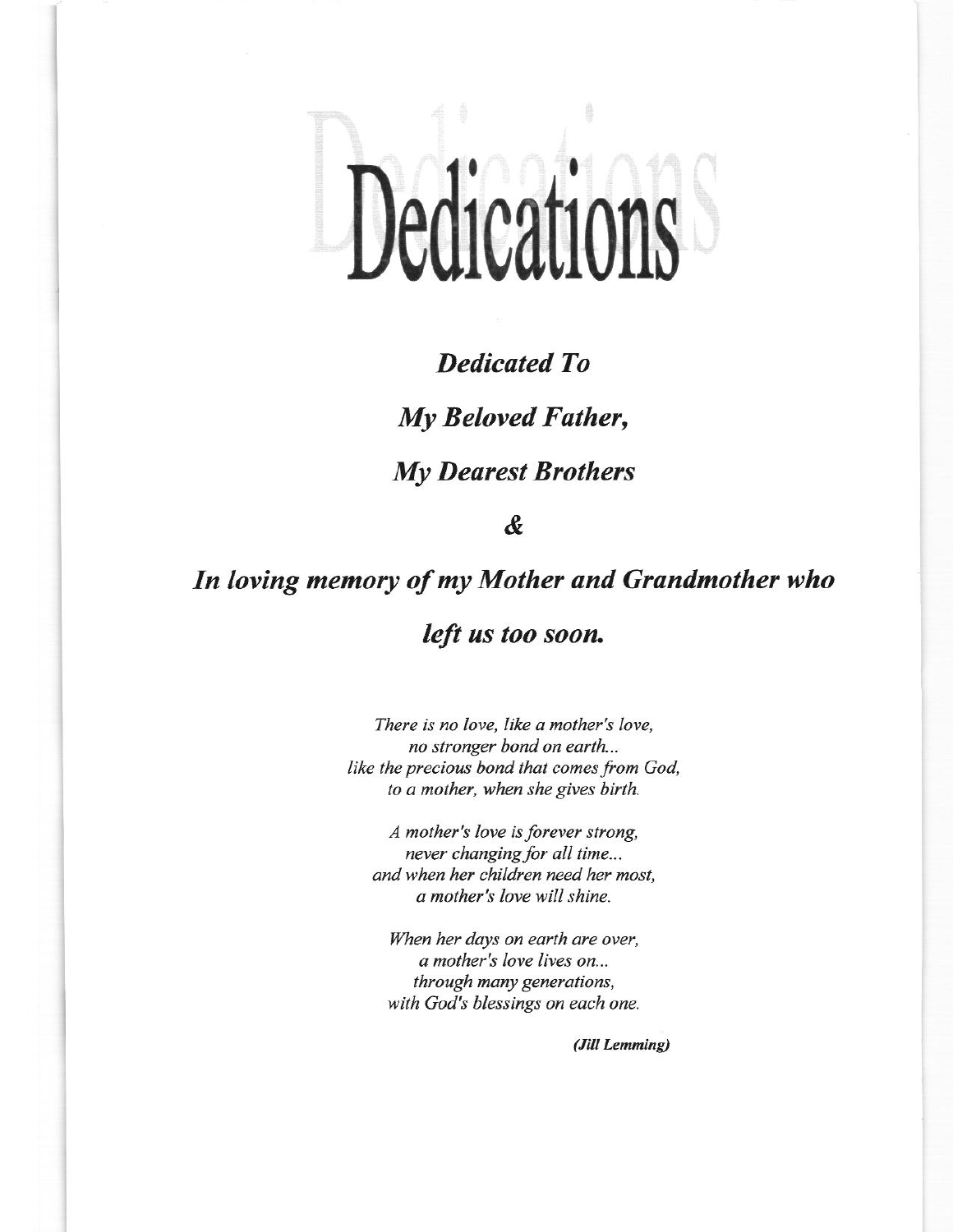# **Fabrication and** Studies on Thin Film Composites of Poly (Ethylene Oxide)